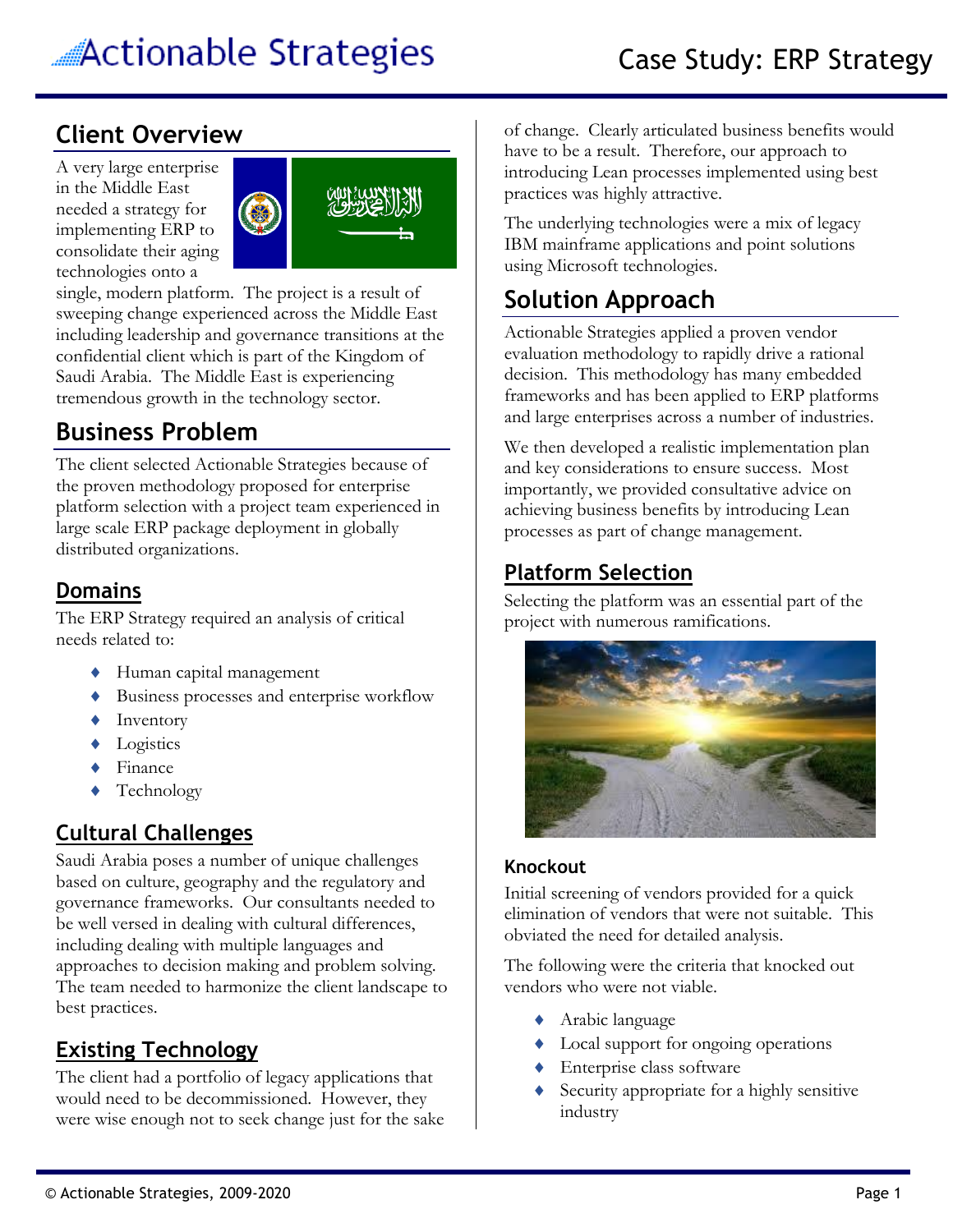#### **Vendor Analysis**

Vendors were analyzed based on a variety of factors. Reports from Industry Analysts were compiled and summarized. For example, market share was a consideration.



In this case, a short list was created that placed SAP head-to-head with Oracle.

#### **Functional Analysis**

Scorecards were developed to identify the key functions that were important to the client. Weighting can vary by stakeholder and there are many functions that are part of ERP that do not fundamentally change the



decision. This stakeholder input is captured and used during implementation.



The detailed scoring is compiled across stakeholders and summarized by major function. These functions are then rolled up by the ERP module to which they

belong. For this client the most vital features were rated as follows.



### **Technical Evaluation**

The underlying technology is important to the IT organization, but also has implications for end users. For this



project, there were a number of key considerations around the technology.

- Applications: Both vendors sought to expand their functional footprint by either building or buying applications that address needs not currently provided.
- Tools: Additional toolsets, especially around business intelligence which is driving significant revenue, are being rolled out.
- Foundation: The underlying application infrastructure continues to evolve support the needs of the additional products and the ability to integrate non-ERP applications.

#### **Underlying Technologies**

From a technical foundation perspective, Actionable Strategies evaluated the following areas critical to the client.

- Architecture
- Database
- Integration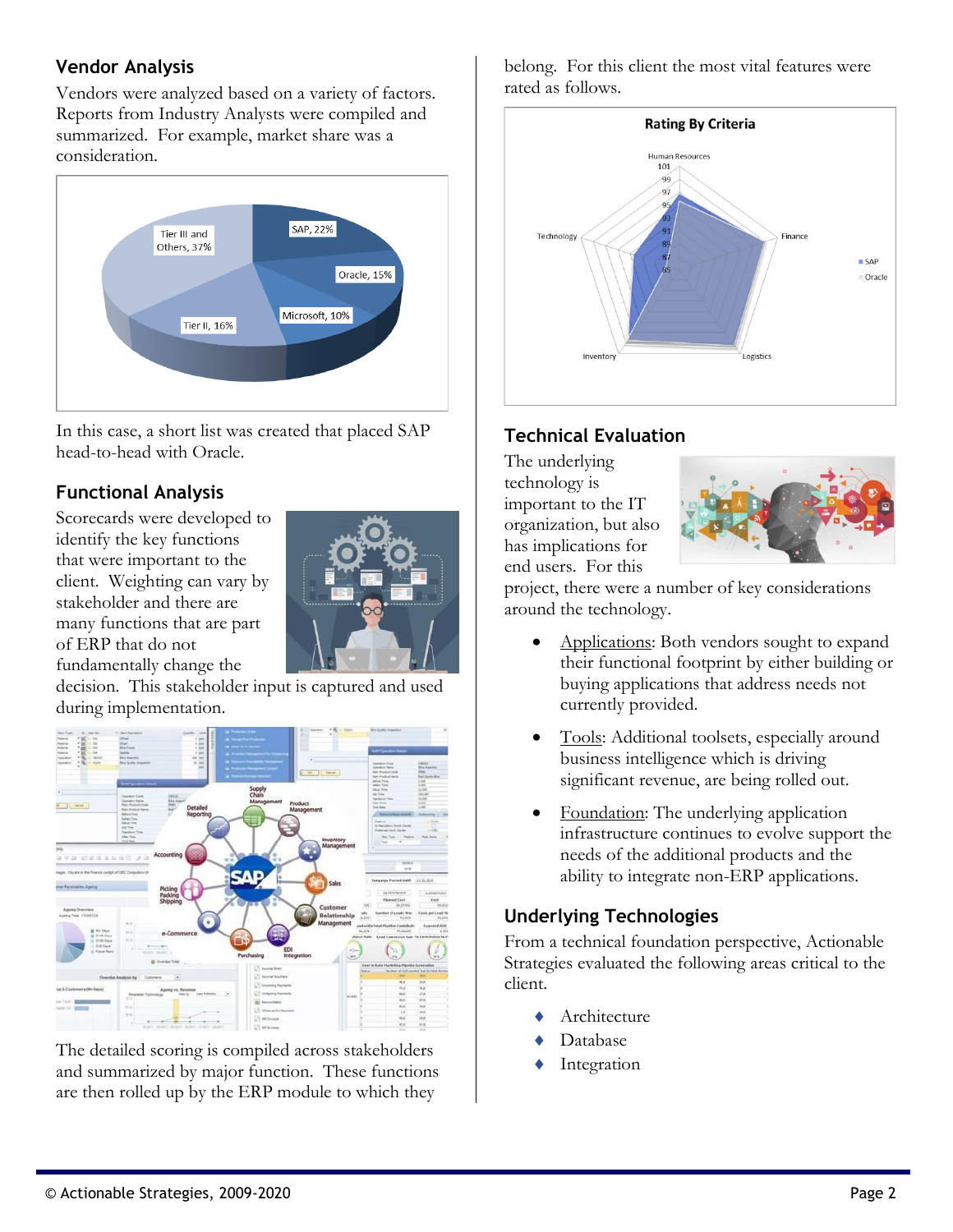### **Strategy and Roadmap**

For this client, it was important to decide which approach was most appropriate. Given the decade-plus time horizon, it was important to ascertain how the future state would impact the client. The two major vendors



demonstrated different visions the essence of which was:





- Oracle: Best-of-breed and acquired products with a pivot to the Cloud
- SAP: Tightly integrated

#### **Financial**

Financial analysis was complex due to the variables in both licensing schemes. In addition, we looked at the total cost of ownership that



incorporates the significant costs outside of the hardware and software purchases.

## **Implementation Approach**

Actionable Strategies recommends that a structured process be followed to determine the best implementation approach. While go-live may be a single event, the underlying activities are best served as a series of interlinked projects run in a coordinated program. Where the as-is operations support it, a phased implementation has proven to be the least risky and most effective approach. However, when existing operations have tightly linked processes and technologies, the interim workarounds until enterprise go-live can be highly disruptive.

#### **Process Best Practices**

In evaluating the client processes, Actionable Strategies encouraged adoption of Lean processes. We advised the client to take full advantage



of the required change management in implementing an ERP package to drive Lean given the fact that process change was inevitable.

We also recommended that the client utilize best practices. Inefficient processes should be replaced with process best practices. SAP has many industrytested processes already defined.

It was also noted that excessive customization or perpetuating existing inefficient processes is highly discouraged. Organizations that have not heeded this warning have experienced either catastrophic implementation failures or been forced to spend excessive resources and expenses in supporting all of the custom code and non-standard processes.

#### **Project Planning: Time and Resources**

For a successful implementation, it is essential that any ERP implementation have sufficient resources and time allocated.



Trimming time and reducing resourcing during planning generally lead to delays and often create cost overruns as late resourcing constraints drive up costs. In a recent survey 61% of all ERP implementations reported being late.

The following table of average implementation times was used as a benchmark.